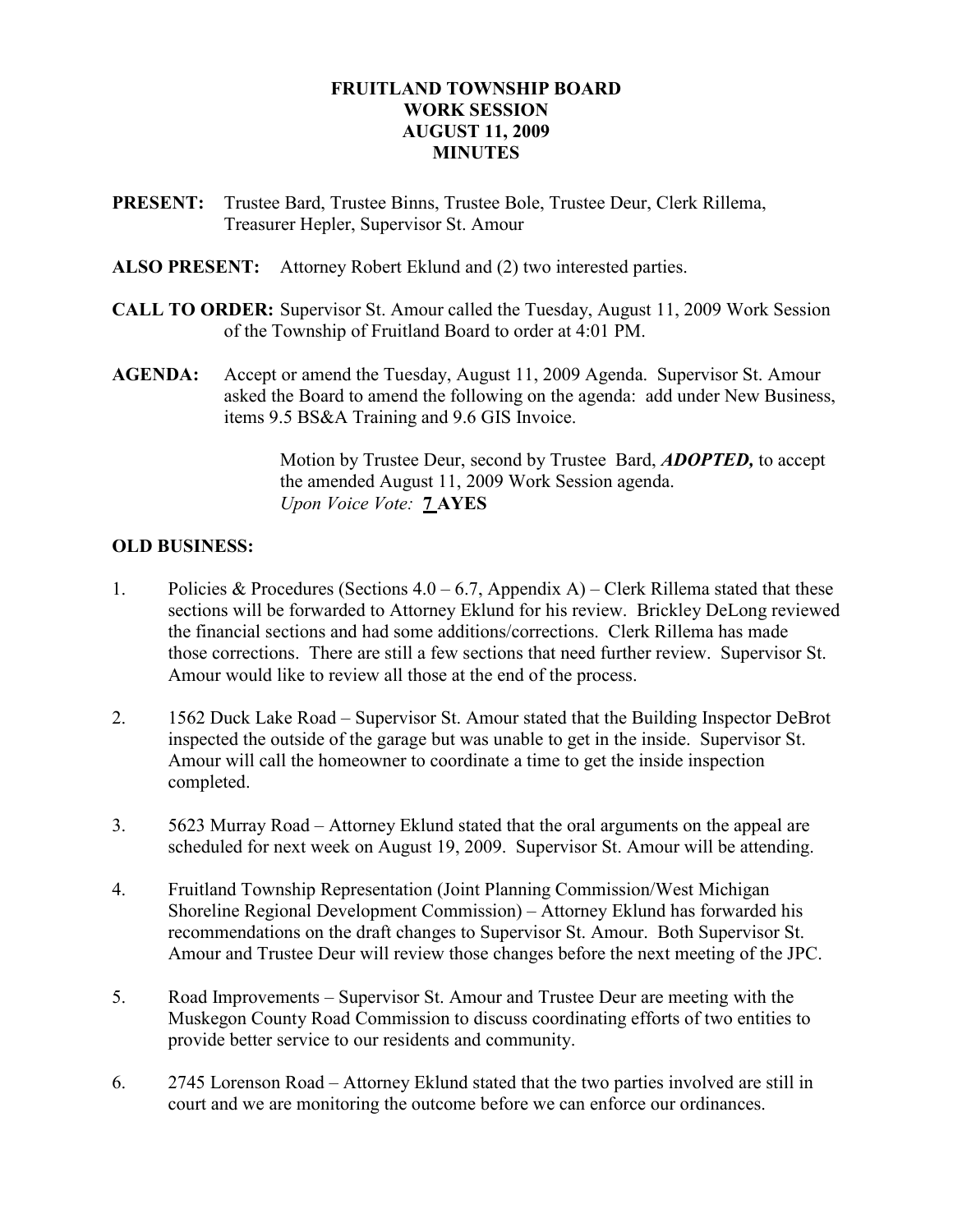### FRUITLAND TOWNSHIP AUGUST 11 WORK SESSION MINUTES

- 7. McMillan Road End Supervisor St. Amour stated that Trustee Bard asked to be removed from this committee. Discussion amongst the board was to change the status of this committee to an advisory committee. A motion will be made at the Monday Regular Meeting.
- 8. Plastic Shredder Treasurer Hepler stated that at this time there was still no interest by a buyer.
- 9. Township Liability Supervisor St. Amour stated that this continues to be a place holder.
- 10. 3350 Bard Road Attorney Eklund stated that the court date has been postponed to September 23, 2009. Supervisor St. Amour continues to monitor the activity at this address and states that there is continued progress.
- 11. Community Building (Grants/Foundation Repair) Clerk Rillema stated that we have not received the 2008 Polling Grant Reimbursement yet but that it has been issued by the State of Michigan. The 2009 Polling Grant application has been received but not approved yet. Supervisor St. Amour stated that Mari Hammond asked to be removed from the Citizens Advisory Committee for the Community Building. Supervisor St. Amour stated that the committee has completed their tasks and will ask for a motion at the Monday Regular Meeting to disband the committee.
- 12. White Lake Fire Authority (Dry Hydrants/Cistern) Supervisor St. Amour stated that the grants for the dry hydrants have been applied for and that Chief Hulbert, Laketon Township Supervisor Arter, Muskegon Charter Township Fire Dept and he are in talks about the cistern.
- 13. Health Insurance Supervisor St. Amour stated that after review by Trustee Deur and himself that they recommend continuance with the current carrier.
- 14. White Lake Fire Authority (Drain Field) Trustee Bole stated that he received two additional quotes for the drain field. Supervisor St. Amour will ask for a motion at the Monday Regular Meeting for the repair of the drain field. Supervisor St. Amour also stated that the EPA visited the Duck Lake Road Maintenance/Fire Barn Buildings
- 15. Copier Lease Treasurer Hepler stated that she will investigate the status of quotes received prior to her appointment and report at the September work session.
- 16. Fruitland Township Hall (Air Conditioning Repair) Supervisor St. Amour will ask for a motion at the Monday Regular Meeting for the repair of the air conditioner in the Board Room.

Motion by Trustee Binns, second Clerk Rillema, **ADOPTED**, to suspend for a ten minute break. Upon Voice Vote: 7 AYES

 Motion by Clerk Rillema, second by Trustee Binns, ADOPTED, to unsuspend from the break. Upon Voice Vote: **7 AYES**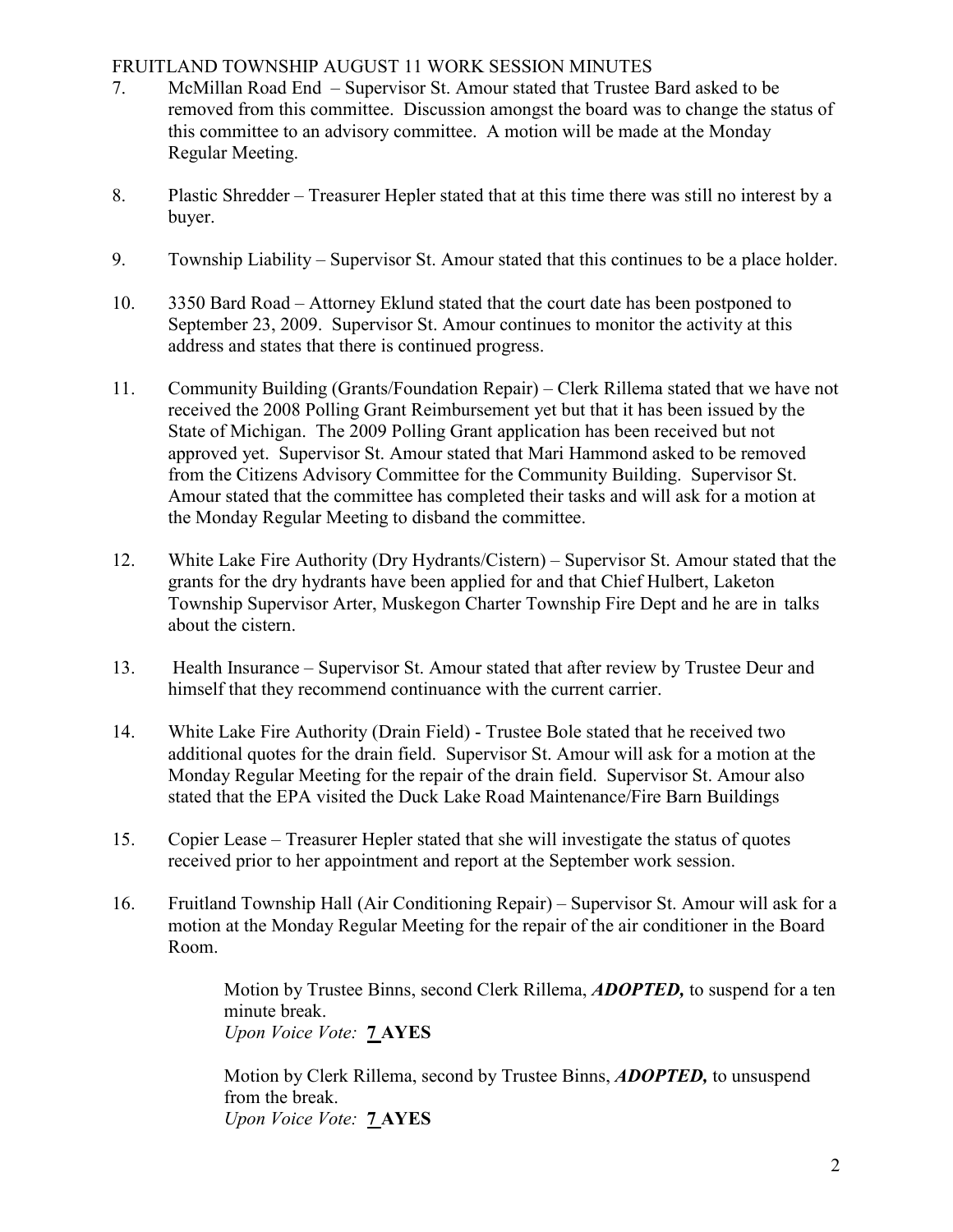## FRUITLAND TOWNSHIP AUGUST 11 WORK SESSION MINUTES

- 17. Parks & Recreation (Master Plan, Budget Amendments) Supervisor St. Amour asked all board members to give Trustee Binns their changes/additions of the Master Plan to her so she can combine changes/additions for our review. Supervisor St. Amour along with Attorney Eklund stated that the budget items for the Parks & Recreation Commission according the Attorney General may not be moved if earmarked to a project. Supervisor St. Amour is encouraged by this board to arrange a joint meeting with both boards to discuss a list of items.
- 18. Ordinance Enforcer Supervisor St. Amour stated that the ad had been placed in the White Lake Beacon and resumes and letters of interest have been received. Supervisor St. Amour, Clerk Rillema and Treasurer Hepler will rate the resumes and Supervisor St. Amour will appoint three elected officials to serve as the interview committee. Trustee Deur offered to be on the committee.
- 19. Muskegon County Drain Commission (Board of Determination) Supervisor St. Amour stated that this is a place holder at this time.

# NEW BUSINESS:

- 1. RAP Amendment for Muskegon Chemical Superfund Site Supervisor St. Amour stated that there is a meeting scheduled for Monday, August 17 in which Christine Deur will attend because of the conflict of our Regular Meeting. Trustee Deur will report her findings at the September Work Session.
- 2. Citizen's Advisory Residential Rental Committee Supervisor St. Amour will ask for a motion at the Monday Regular Meeting to approve the formation of this committee.
- 3. Purchase of two books for Treasurer –

 Motion by Trustee Deur, second by Trustee Bard, ADOPTED, to approve the expenditure of \$62.00 to Michigan Township Association for the purchase of Authorities and Responsibilities and Treasurers Guide to Township Government for the newly appointed Treasurer, Melissa Hepler. ROLL CALL VOTE: Trustee Deur AYE, Trustee Bard AYE, Trustee Bole AYE, Treasurer Hepler AYE, Trustee Binns AYE, Clerk Rillema AYE, Supervisor St. Amour AYE

- 4. Master Plan Approval of Board of Trustees Trustee Deur explained the process of how a master plan gets adopted and the respective roles of the Board and the Planning Commission. No changes will be made at this time regarding the final approval.
- 5. 4653 Lorenson Road Supervisor St. Amour stated that they meet the Right to Farm Act with the erecting of the building but there are regulatory ordinances being violated. Supervisor St. Amour will follow up with a letter to the property owners with the violations stated.
- 6. 5601 South Shore Drive Attorney Eklund stated that because he is directly involved in this case that a Resolution will need to be adopted by the Board of Trustees to authorize another attorney to represent Fruitland Township. He will prepare this resolution and forward to Clerk Rillema to prepare for the Monday Regular Meeting.